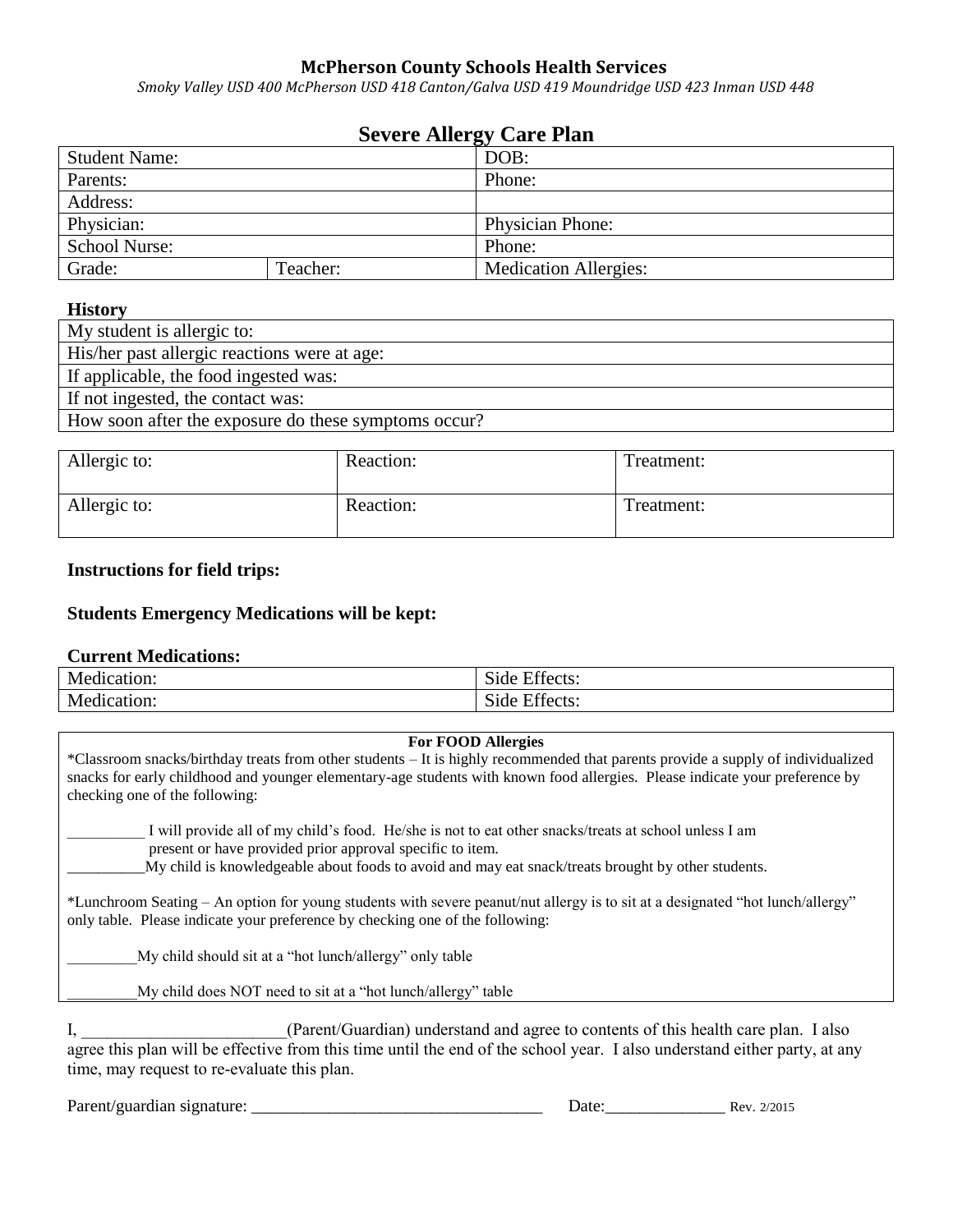## FOOD ALLERGY & ANAPHYLAXIS EMERGENCY CARE PLAN

| Name:                                                                                                  | DOB:                                           |  |
|--------------------------------------------------------------------------------------------------------|------------------------------------------------|--|
| Allergy to:                                                                                            | Weight:                                        |  |
| MEDICATIONS/DOSES                                                                                      |                                                |  |
| Epinephrine Brand:                                                                                     | Dose $\Box$ 0.15mg IM<br>$0.3$ mg IM<br>$\Box$ |  |
| Antihistamine Brand or Generic:                                                                        | Dose:                                          |  |
| Other (inhaler-bronchodilator)                                                                         | Dose:                                          |  |
| Extremely reactive to the following foods:<br>THEREFORE:                                               |                                                |  |
| If checked, give epinephrine immediately for ANY symptoms if the allergen was likely eaten             |                                                |  |
| If checked, give epinephrine immediately if the allergen was definitely eaten, even if no symptoms are |                                                |  |
| noted.                                                                                                 |                                                |  |

Does this student have asthma:  $\Box$  Yes (higher risk for a severe reaction)  $\Box$  No

| If This Happens                                                                                                                                                                                                                                                                                                                                                                                                                                     | Do This                                                                                                                                                                                                                                                                                                                                                                                                                                                                                 | <b>Auto-Injector Directions</b>                                                                                                                                                                                                                                                                                                                                                                                     |
|-----------------------------------------------------------------------------------------------------------------------------------------------------------------------------------------------------------------------------------------------------------------------------------------------------------------------------------------------------------------------------------------------------------------------------------------------------|-----------------------------------------------------------------------------------------------------------------------------------------------------------------------------------------------------------------------------------------------------------------------------------------------------------------------------------------------------------------------------------------------------------------------------------------------------------------------------------------|---------------------------------------------------------------------------------------------------------------------------------------------------------------------------------------------------------------------------------------------------------------------------------------------------------------------------------------------------------------------------------------------------------------------|
| Mild Symptoms:<br>NOSE: Itchy/runny nose, sneezing<br>MOUTH: Itchy mouth<br>$\bullet$<br>SKIN: A few hives, mild itch<br>GUT: Mild nausea/discomfort<br>$\bullet$                                                                                                                                                                                                                                                                                   | *If student is having only one mild<br>symptom antihistamines may be<br>given, if ordered by a healthcare<br>provider.<br>*If student is having mild<br>symptoms from more than one<br>symptom area give epinephrine                                                                                                                                                                                                                                                                    | <b>Directions for Auvi-Q</b><br>1) Remove the outer case of Auvi-Q. This<br>will automatically activate the voice<br>instructions.<br>2) Pull off red safety guard.<br>3) Place black end against mid-outer thigh,<br>press firmly and hold for 5 seconds                                                                                                                                                           |
| Severe Symptoms:<br>LUNG: Shortness of breath,<br>wheezing, repetitive cough<br>HEART: Pale, blue, faint, weak<br>$\bullet$<br>pulse, dizzy<br>THROAT: Tight, hoarse, trouble<br>$\bullet$<br>breathing/swallowing, significant<br>swelling of tongue and/or lips<br>SKIN: Many hives over body,<br>widespread redness<br>GUT: Repetitive vomiting, severe<br>diarrhea<br>OTHER: Feeling something bad is<br>about to happen, anxiety,<br>confusion | *INJECT EPINEPHRINE<br><b>IMMEDIATELY</b><br>* Call 911. Tell them the child is<br>having anaphylaxis and may need<br>epinephrine when they arrive.<br>*Consider giving additional<br>medications following epinephrine<br>(antihistamine or inhaler)<br>*If symptoms do not improve, or<br>symptoms return, more doses of<br>epinephrine can be given about 5<br>minutes or more after the last<br>dose.<br>*Alert emergency contacts<br>*Transport to ER even if symptoms<br>resolve. | <b>Directions for EpiPen:</b><br>1) Pull off blue safety cap<br>2) Place orange tip on upper outer thigh at<br>right angle to leg, through clothes. If thigh<br>cannot be used, use the deltoid muscle on<br>upper arm.<br>3) Press Epipen hard into thigh until auto-<br>injector mechanism functions. Hold in place<br>10 seconds, then remove.<br>Give EpiPen to EMS personnel or discard in<br>sharps container |

#### Licensed Health Care Provider Signature \_\_\_\_\_\_\_\_\_\_\_\_\_\_\_\_\_\_\_\_\_\_\_\_\_\_\_\_\_\_\_\_\_\_\_\_\_\_\_\_\_\_\_Date \_\_\_\_\_\_\_

(M.D., D.O., D.D.S., A.R.N.P., or P.A.)

**PARENT / GUARDIAN PERMISSION TO ADMINISTER MEDICATION / INFORMATION EXCHANGE** I hereby give my permission for my child to take the above prescribed medication at school as ordered. I understand that it is my responsibility to furnish the medication in the original container appropriately labeled by the pharmacy / manufacturer or physician stating the name of the medication, the dosage, time to be given, and number of days to be administered at school. Any school employee who administers any medication in accordance with written instructions from the prescribing health care provider shall not be liable for damages as a result of any adverse drug reaction suffered by the student. If the student self-administers the medication, I acknowledge that the above named student has been instructed on self-administration of medication and agree to indemnify and hold the school, and its employees and agents, harmless against any claims relating to the self-administration of such medication. I understand the school policy regarding medication.

*I also give permission for the exchange of confidential health information between the school nurse, other representatives of my child's school, and the prescribing health care provider/pharmacy in the event a question or concern arises. I may revoke this consent to release information in writing*  and dated at any time except to the extent that action has been taken or information disclosed pursuant to signed consent. This consent shall *remain in effect for a period of one year from signature date. To revoke this authorization, I should contact: my child's school or McPherson County Special Education Cooperative, 514 N Main, McPherson, KS 67460. Once information is disclosed, it may no longer be subject to HIPAA protections.* 

**EMERGENCY MEDICATION ONLY:** My child may carry inhaler / emergency medication (asthma, severe allergic reaction, diabetes management) with him/her. He / She has been instructed in the proper use and storage of this medication and has the ability to use the medication as prescribed.